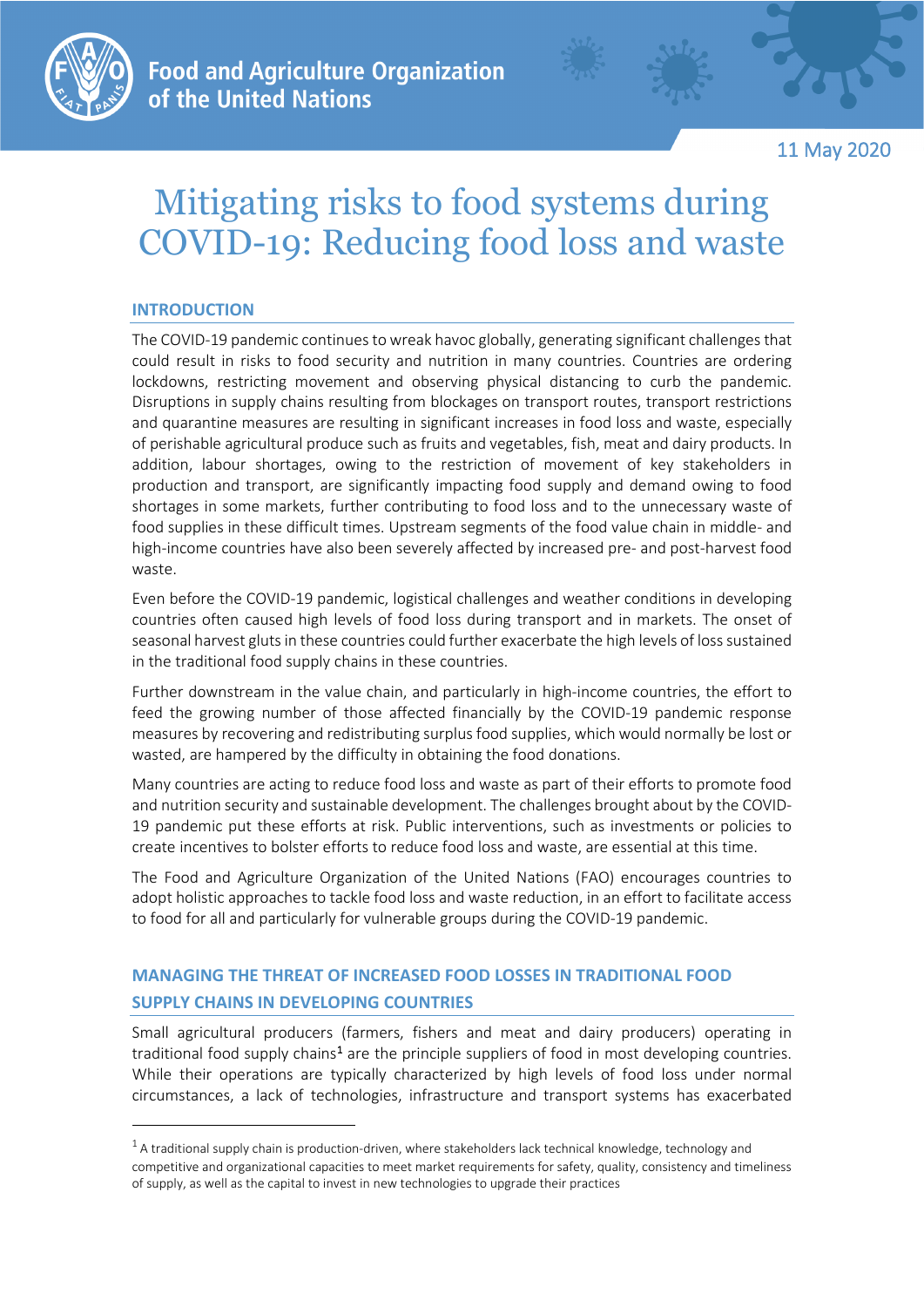these challenges during the COVID-19 pandemic. The crisis has led to shortages of labour for onfarm production, harvesting and primary on-farm processing.

Disruptions in supply chains that have occurred because of the restrictions on movement, road closures and other logistical channels, and limited access to markets for purchasing inputs and selling products are resulting in unsold agricultural produce and products, poor quality produce and products arriving in markets and in high levels of food loss, all of which reduces incomes for producers and traders. These issues will likely be compounded at the peak of the crop harvest season, particularly for perishables, forcing market prices to slump. If this is not well managed soon, there will be devastating levels of food loss for farmers.

Some countries have taken measures to build up and protect their food stocks by closing borders and by buying bulk quantities of food from the international market. If food stocks are not well managed, there could be high levels of food loss, as was the case during the 2008 food crisis.

The COVID-19 pandemic has also changed food buying patterns, with consumers in many lowincome countries purchasing only staple carbohydrates and non-perishables, resulting in perishable food being wasted in markets. Physical distancing measures have reduced the consumer base that would normally buy their food supplies in markets, resulting in increased food waste in retail markets, and in reduced incomes for traders.

# **Strategic measures and interventions to reduce food loss in traditional food supply chains**

#### Prioritize a focus on health

#### Policy responses

- Identify measures at the country level designed to strengthen capacity in countries to respond to the crisis.
- Focus attention on the needs of the production, post-harvest and processing sectors, and try to find the balance between focusing on health and on agricultural systems, which are vital to assuring food security.

# Scale up food loss reduction initiatives and manage harvest gluts in traditional local supply chains

## Policy responses

- Support labour migration toward ensuring the uninterrupted harvesting of crops.
- Promote appropriate measures for increasing shelf-life and improving packaging and storage to reduce food loss.
- Ensure there are adequate food supplies in local markets.
- Exempt transporters of bulk food and certain food distribution networks from curfew hours and facilitate the transport of perishable foods during the cooler times of the day and at night to maintain quality and reduce food loss.
- Create pooling platforms by developing mobile transport applications (apps) to facilitate logistical arrangements for distributing food across countries.
- Facilitate the development of e-commerce by developing centralized systems in producing areas and establishing zones in order to ensure efficient food marketing.
- Relocate and establish temporary markets in rural, urban and peri-urban areas to facilitate consumer access to fresh food supplies and to reduce market waste.
- Minimize fluctuations in food prices by establishing a list of fixed-price goods.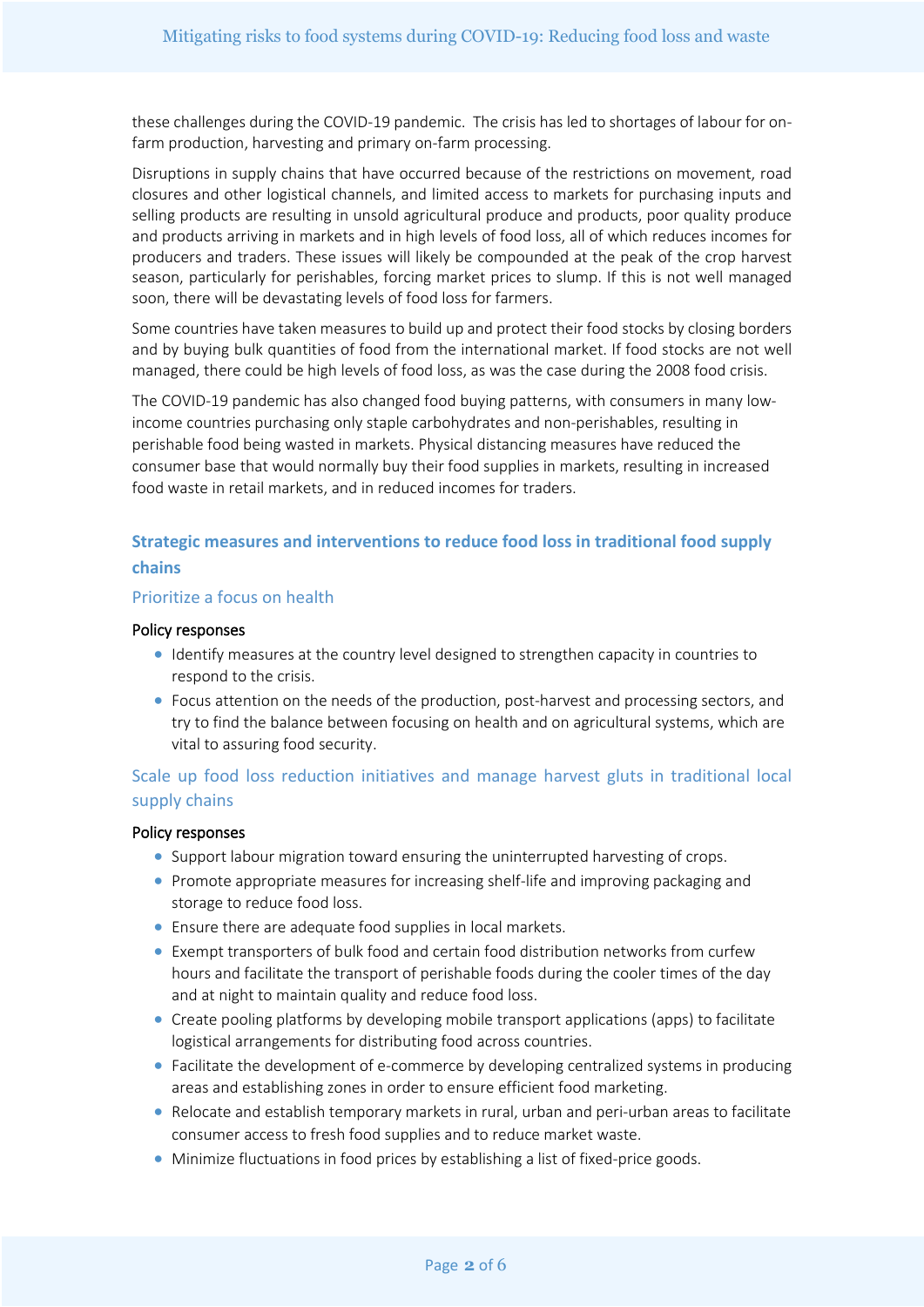## Implement loss reduction practices in strategic reserves

#### Policy responses

- Purchase agricultural produce and products from small farmers and establish properlymanaged strategic emergency reserves for humanitarian purposes.
- Establish proper and adequate storage facilities for imported bulk quantities of staple food crops to maintain quality and reduce food loss.

## Increase local production, manage quality and reduce food loss

#### Policy responses

- Support labour migration if needed and step up the production of safe food of good quality by providing inputs to support the production of both perishable and staple foods.
- Provide training, extension and financial support to farmers to help them establish new farms, and to rapidly harvest food produced.
- Match increases in productivity output with investments in an appropriate scale of postharvest technology and mechanization – for harvesting, efficient drying/treatment, primary or partial processing and secondary processing and storage for perishables and durables – supported by training, as a key measure to reduce food loss and maximize the use of food produced, toward assuring food security for local populations. FAO's experience with introducing improved technologies in traditional supply chains has highlighted the need for socialization of the technologies in order to assure they are used widely appropriately.
- Expand outreach to remote and isolated farming communities by harnessing the Internet of Things during the crisis.
- Establish food processing communities in remote geographical locations where producers are highly concentrated and where basic infrastructure is lacking. This might be done by launching mobile retractable stand-alone processing facilities that use renewable energy for processing.

# Inject liquidity into the public and private sectors of countries in distress

## International financial institutions

• Provide liquidity lines to banks to ensure additional working capital support for small and medium enterprises involved in food production and processing.

## **MANAGING FOOD WASTE IN DEVELOPED COUNTRIES**

In high-income countries with low levels of food insecurity, interventions to address food waste reductions are generally required in the downstream segments of the supply chain – particularly at the retail and consumption stages of the value chain – where levels of food waste are expected to be the highest. The onset of the COVID-19 pandemic has resulted in a shortage of seasonal migrant farm labourers, who have faced difficulties in crossing borders. The closure of much of the hospitality industry and schools has also resulted in a loss of markets for producers. Dealing with the levels of food waste in the upstream segments of the supply chains of perishables, vegetables, and milk, in particular, has been particularly challenging.

At the downstream end of the supply chain, surplus food that would be wasted is frequently donated to food banks and charities to be distributed to those who need it, contributing to resilience building in needy communities. Food banks across the developedworld are anticipating a significant increase in the demand for their services, owing to an increase in the number of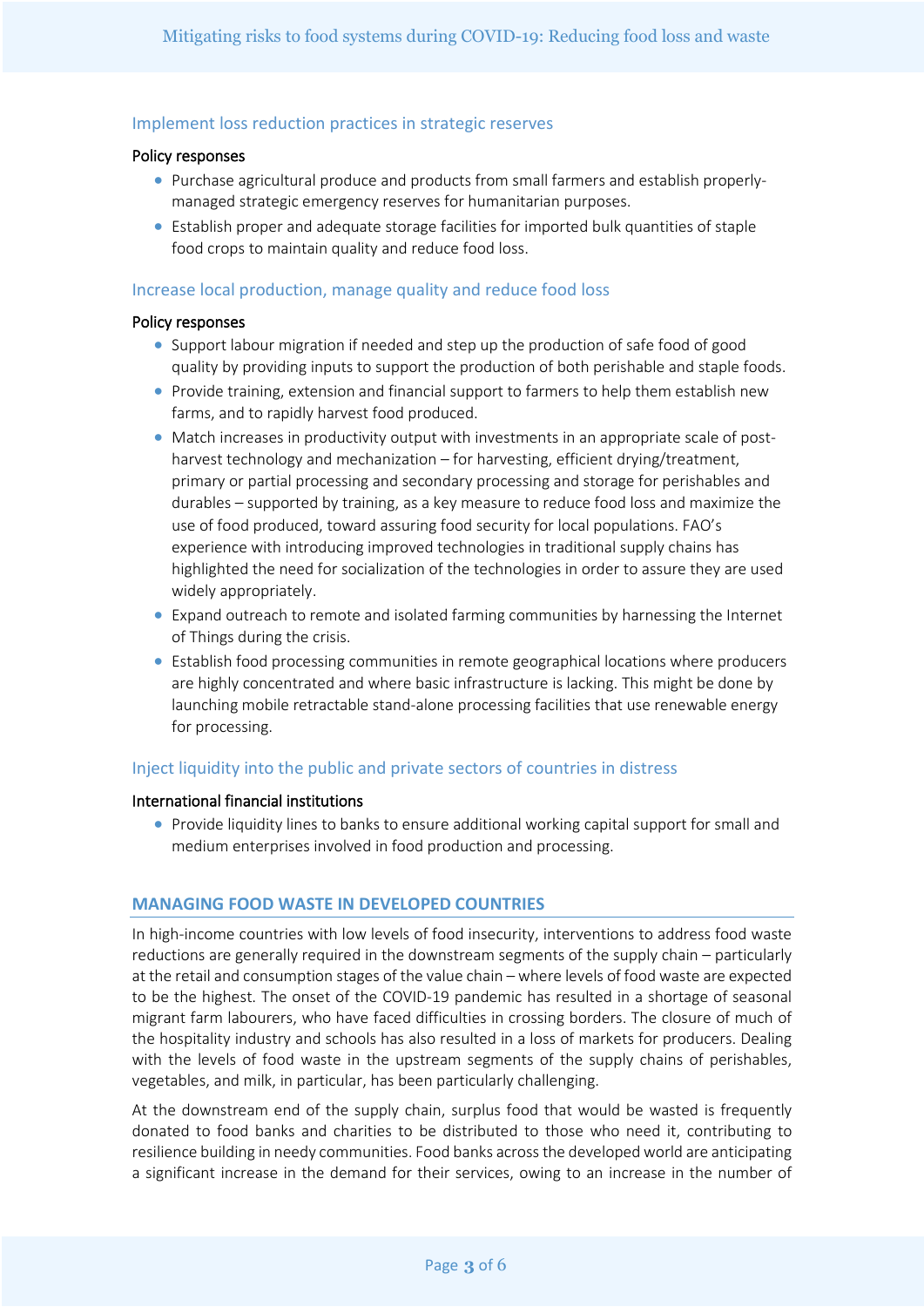people affected financially because of the surge in unemployment. They face a number of problems ranging from a lack of experienced staff, insufficient supply of food, and also locations that are no longer suited to distributing food packages because of the physical distancing measures.

With panic buying and stockpiling by consumers, supermarkets, which are often key donors to food banks, struggle to keep their shelves stocked and are unable to donate food. Yet, much of the food purchased by households may never be consumed and could end up being discarded as food waste because of a misunderstanding of date marking and improper storage of these household food items.

# **Strategic measures and interventions to manage food waste upstream in the food value chain**

## Policy response

- Purchase perishable farm produce and products for use in, or for donation to, assistance programmes such as food banks and food charities.
- Direct businesses facing difficulties to emergency loan schemes.
- Promote collaboration between producers and processors to reduce food waste.
- Promote alternative processing options in the supply chain, to reduce food waste (e.g. freezing vegetables or processing milk into dairy products).
- Promote the repackaging of food intended for the hospitality industry in consumer packaging, for sale in retail.

#### Good practice for food banks

- Seek food donations and keep food banks stocked.
- Secure public and private funding in support of food recovery and redistribution.
- Adjust food collections, food procurement, food distribution and deliveries to reach those most in need.
- Distribute both fresh and non-perishable food items.
- Identify volunteers and partners to support distribution activities.
- Take precautions to help ensure the safety of staff and volunteers during their shifts.

## **Strategic measures and interventions to manage food waste downstream in the food value chain**

#### Manage and facilitate logistics in the supply chain

## Policy responses

- Adjust warehousing, logistics and purchasing processes to meet market requirements. This might include measures such as establishing green lanes for trucks carrying farm goods and lifting driving hour limits for essential products, including "food for emergency".
- Allow cross-border movement for emergency services, cargo flow and other essentials.
- Implement temporary measures to allow the movement of perishable foods into markets with the appropriate monitoring and surveillance.
- Provide incentives to facilitate import and export activities for food.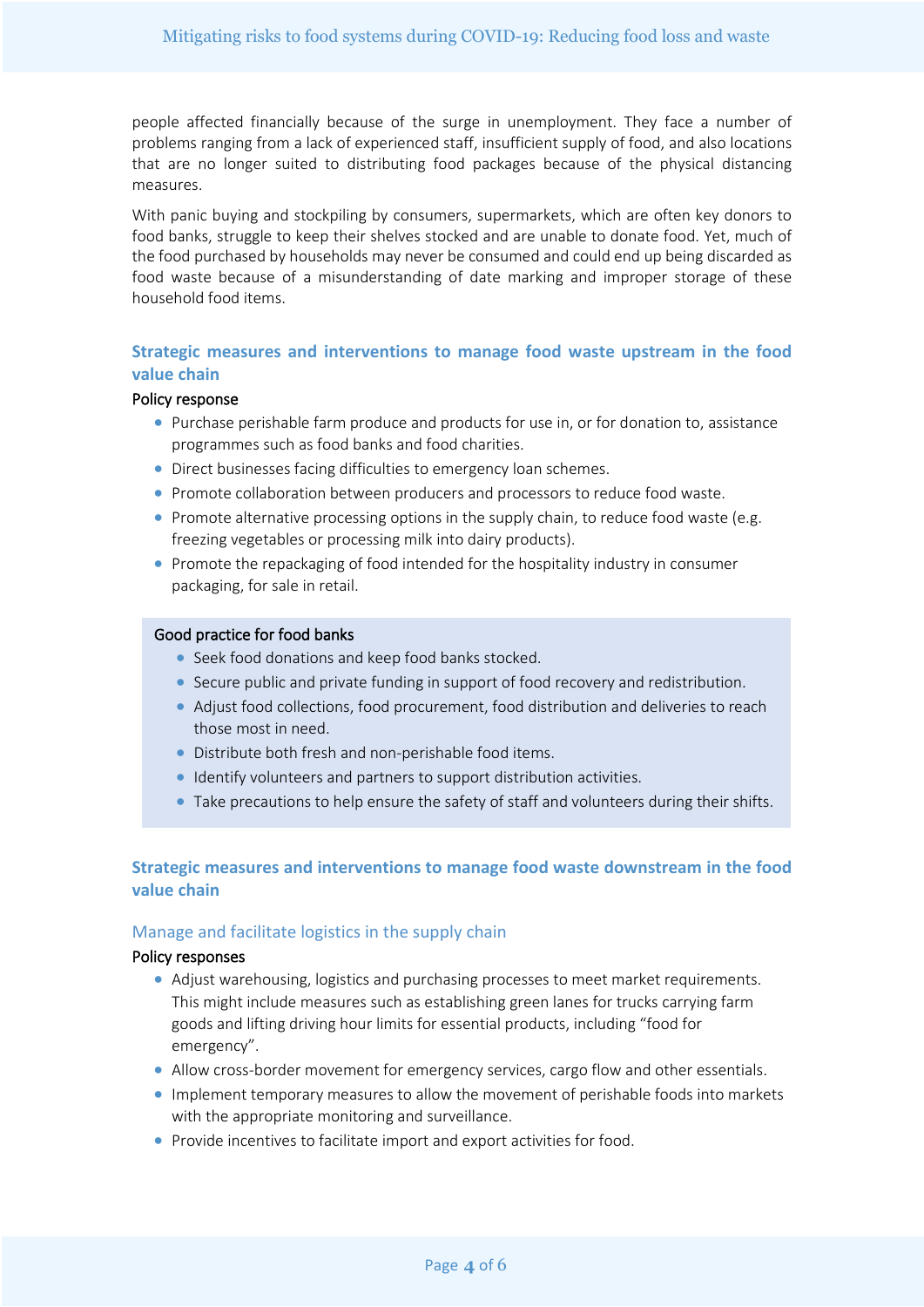# Support food redistribution initiatives to reduce food waste

## Policy responses

- Provide financial support to food redistribution organizations such as food banks and charities.
- Educate manufacturers and retailers on the meaning of "use-by" and "best before date" marks to ensure they are used appropriately.

#### Actions of food banks

- Redistribute surplus food to enhance community resilience and to reach the food insecure and vulnerable.
- Adjust food collections, food procurement, food distribution and deliveries to reach those most in need. Within this context, develop and apply standard operating procedures for safe physical distancing, hygiene and sanitation measures as well as modified handling and handover procedures to maximize safety for drivers, volunteers and recipients throughout the process. Such measures might include distributing pre-prepared food, distributing food through small groups of core agencies and through drive-through pickup stations that can disburse more food less often, or distributing food by appointment to beneficiaries, which would minimize contact and the risk of infection.

#### Actions of retailers

- Donate unwanted, unopened and intact food to charities to be redistributed to those in need.
- Relax procurement standards for suppliers of perishable produce.

## Manage panic buying

## Policy response

- Simplify administrative procedures to encourage retailers and companies to donate food instead of destroying it. This might best be done by helping to develop and implement legislation designed to combat food waste (prevention, donation), prioritizing the recovery of food for human consumption, and improving efficiency throughout the whole food supply chain, using the model of the Italian Law. [www.gazzettaufficiale.it/eli/id/2016/08/30/16G00179/sg](http://www.gazzettaufficiale.it/eli/id/2016/08/30/16G00179/sg)
- Promote messaging to reassure consumers that there is an adequate and secure food supply.
- Promote messaging on the detrimental impacts of stockpiling on the food security and nutrition of the most vulnerable.

#### Promote consumer awareness to reduce food waste

#### Policy measures

• Educate consumers on the meaning of "use-by" and "best before date" marks to ensure they are used appropriately, which will reduce household food waste.

#### Actions for consumers

- Refrain from panic buying buy only what is needed.
- Store food properly in the household.
- Where possible, donate unwanted, unopened and intact food to charities that can redistribute the food to those in need.